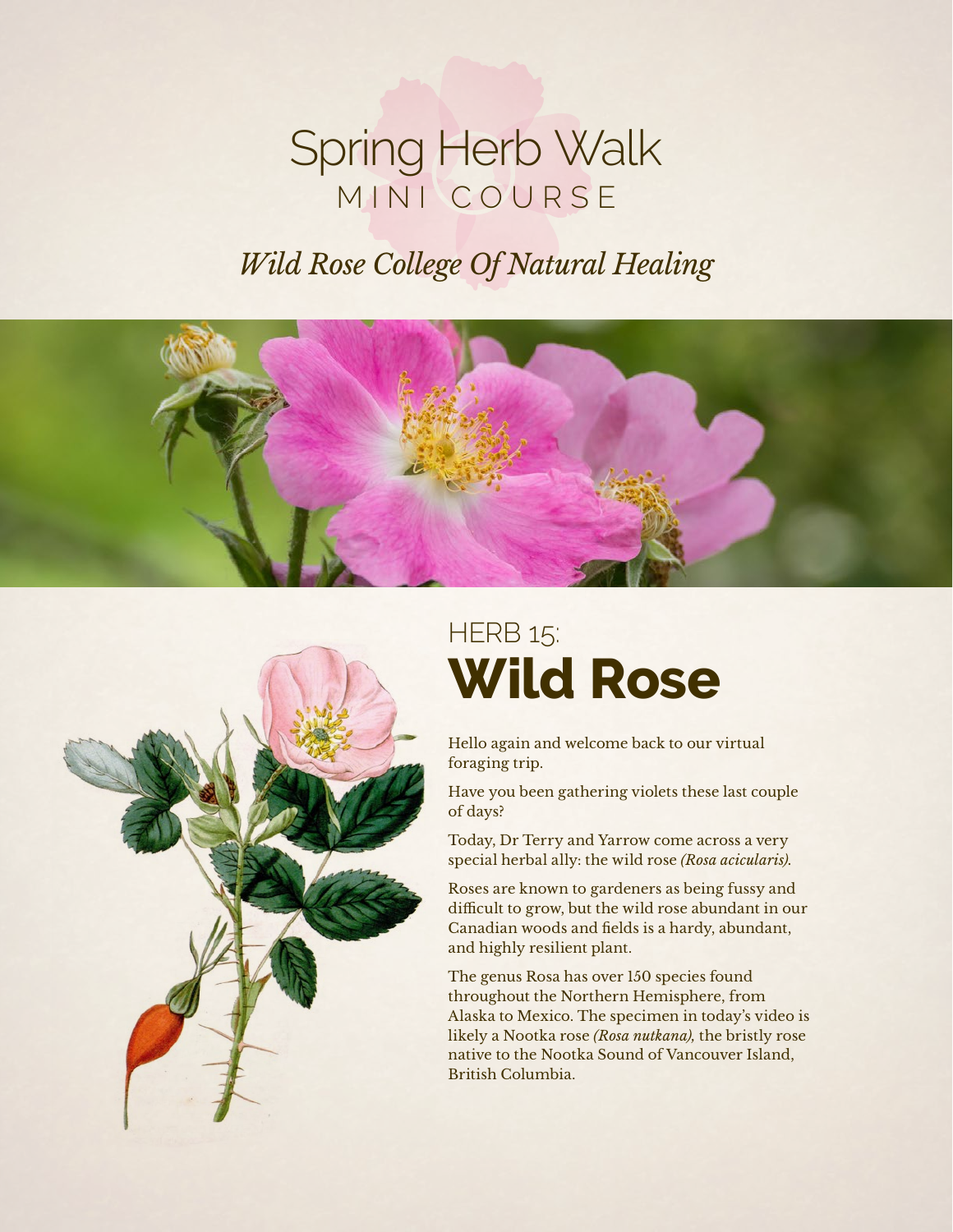#### *Wild Rose College of Natural Healing - Spring Herb Walk Mini Course*

### Herb 15: **Wild Rose**

Wild rose grows all over the world from China to the Middle East and Europe. Fossil evidence shows the rose is around 35 million years old, making it a precious elder with much to teach us.

In today's video, Dr Terry dives into the reasons he chose the wild rose as the emblem of our herbal college, along with our favorite therapeutic benefits and uses.

#### **FAMILY:** Rosaceae

**PART(S) USED:** Flower bud, flower, and fruit (rosehip) later in the season

#### **WHERE DO YOU FIND WILD ROSE?**

Wild rose is found in forested regions, along roadsides, and on open slopes along with well-drained soils.

#### **HOW DO YOU IDENTIFY WILD ROSE?**

Perennial bristly rose shrubs grow 30 – 120 cm high.

The flowers are usually light pink with the occasional white petal, with five petals and many stamens.

The leaves are pinnate with 5-7 coarsely serrated leaflets.

It has branches densely covered with straight slender bristles.

#### **THERAPEUTIC BENEFITS OF WILD ROSE**

Rose flower is used extensively for its





*Rose has a strong aura and history of use as a heart tonic and love potion. The soft pink color of wild rose blooms is associated with the heart chakra, anahata, which loosely translates to "unhurt".*

skin benefits and in cosmetic products like lotions and rose water, thanks to its astringent and toning properties.

Used internally, wild rose offers palatable appeal as an edible flower. For internal therapeutic benefits, the rosehip harvested later in the season works as a nutrient powerhouse, especially rich in vitamin C and flavonoids - kind of like "Canada's oranges", as Terry points out in today's video. Rosehip seeds also contain high amounts of vitamin E and antioxidants when pressed as an oil.

Rose has a strong aura and history of use as a heart tonic and love potion. The soft pink color of wild rose blooms is